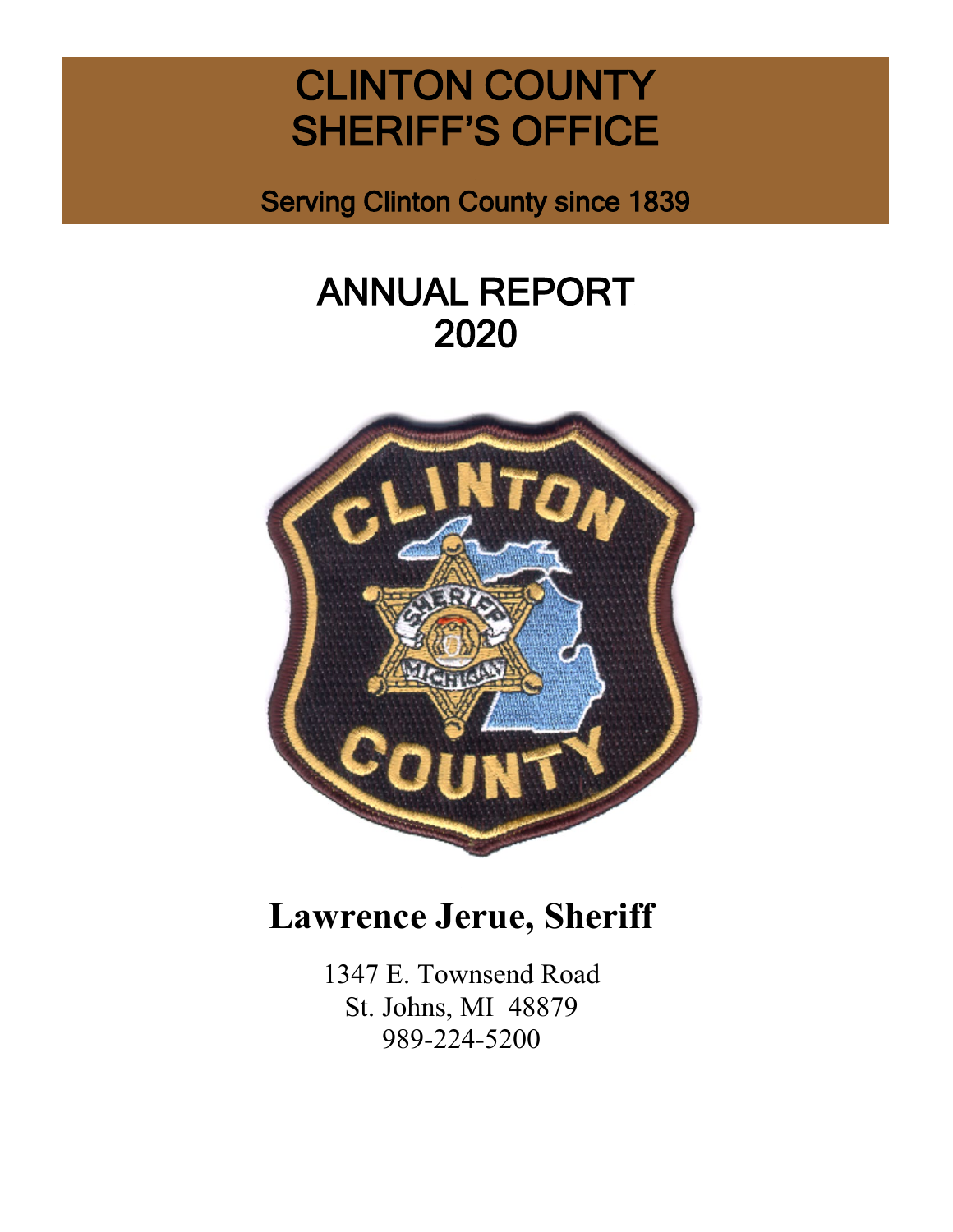In response to the global COVID-19 pandemic Clinton County declared a locate state of emergency in March of 2020. The state of emergency has continued long into 2021. The State of Michigan also declared a state of emergency.

I would take this opportunity to recognize all the Men and Women of the Clinton County Sheriff's Office for their OUTSTANDING performance during these very difficult times. Their commitment, dedication and professionalism is recognized by all and greatly appreciated.

During this pandemic we have not had a single inmate contract Covid-19 while in our custody. Without hesitation our first responders have bravely responded to every call for service and aid to our citizens. Our civilian staff has continued to meet the needs of our community in a safe and secure manner. Our court officers have worked diligently to monitor all persons entering the courthouse complex to insure the health and safety of all within the building.

As previously stated this has bene an extremely challenging year, one of the most difficult times I've experienced in my 45 year career, however I'm tremendously proud of not only our staff but the entire county government in the way that everyone has risen to the challenge and succeeded in delivering superior service to our community. Thank you to one and all!

Respectfully,

Lawrence C. Jerue

Clinton County Sheriff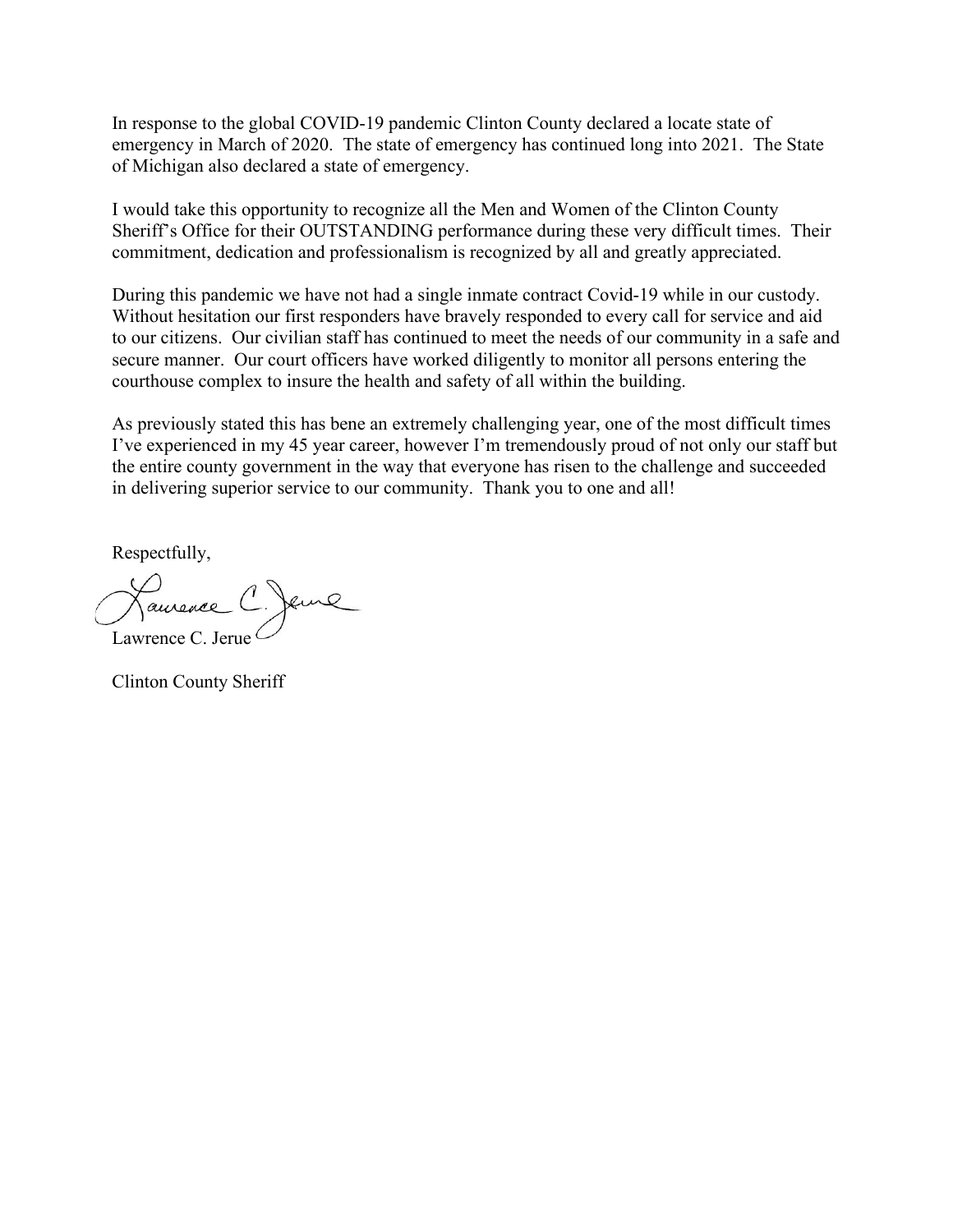# **FOREWORD**

The Statistical data in this report Came primarily from information Maintained by the Department's Administration Division, Central Dispatch and the Michigan State Police.

Additional information on the Content of this publication can be Obtained by contacting the Office of Clinton County Sheriff, 1347 East Townsend Road, St. Johns, MI, 48879.

> *"The mission of the Clinton County Sheriff's Office is to provide for the protection and preservation of public safety and property; and the effective and efficient operation of a secure and humane correctional facility."*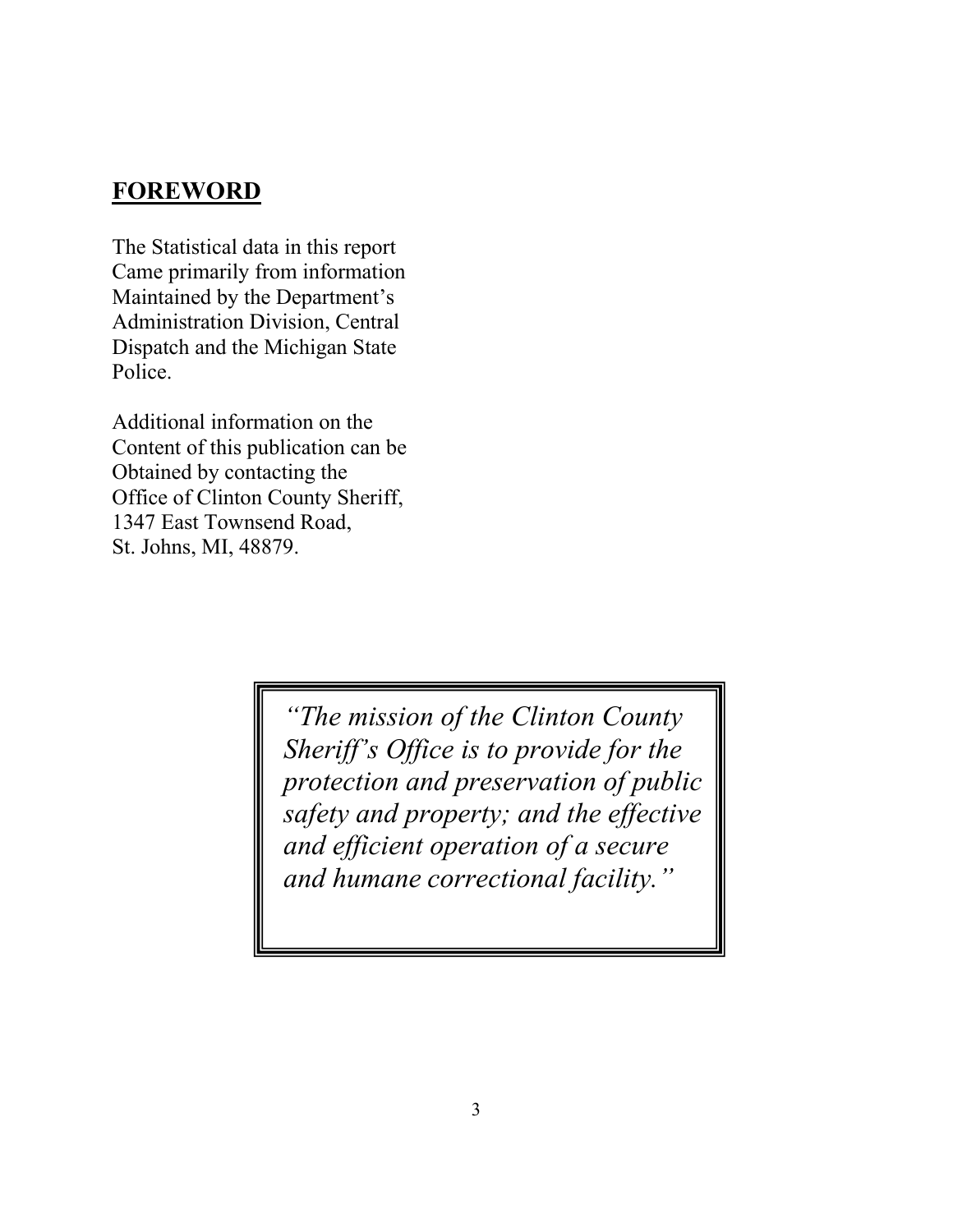# **OFFICE OF CLINTON COUNTY SHERIFF 2020**

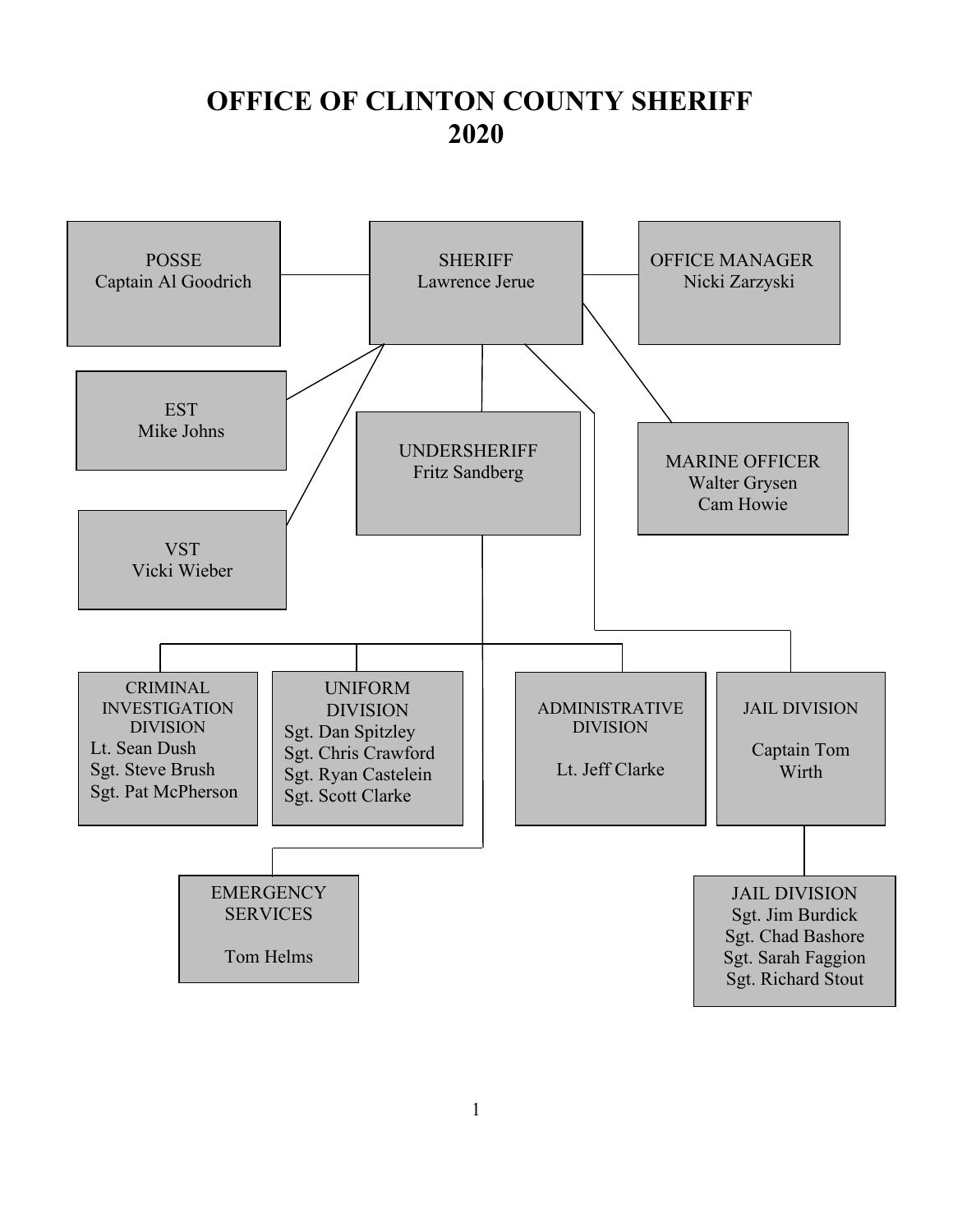| <b>TRAFFIC ENFORCEMENT STATISTICS</b><br>2016-2020 |        |        |        |        |       |
|----------------------------------------------------|--------|--------|--------|--------|-------|
|                                                    | 2016   | 2017   | 2018   | 2019   | 2020  |
| <b>Traffic Citation</b>                            | 10,708 | 9,488  | 9,812  | 8,627  | 3,196 |
| Verbal's                                           | 5,110  | 5,302  | 5,942  | 4,677  | 824   |
| <b>Traffic Stops</b>                               | 13,569 | 14,251 | 15,674 | 14,197 | 4,020 |
| Drug Arrests                                       | 168    | 162    | 207    | 74     | 49    |
| Driver Suspended                                   | 411    | 573    | 543    | 423    | 206   |
| Drunk Driving                                      | 162    | 184    | 201    | 227    | 125   |
| <b>Seat Belts</b>                                  | 123    | 118    | 119    | 81     | 17    |

 $\mathbf I$ 

| <b>TRAFFIC CRASH STATISTICS</b> |           |      |      |      |              |  |
|---------------------------------|-----------|------|------|------|--------------|--|
|                                 | 2016-2020 |      |      |      |              |  |
|                                 | 2016      | 2017 | 2018 | 2019 | 2020         |  |
| <b>Property Damage</b>          | 438       | 547  | 616  | 546  | 388          |  |
| Personal Injury<br>Accident     | 137       | 132  | 121  | 115  | 107          |  |
| <b>Fatal Accidents</b>          | 12        |      | 8    | 7    | $\mathbf{r}$ |  |
| Car Deer                        | 650       | 715  | 857  | 882  | 892          |  |

|                        |        | <b>COMPLAINT ACTIVITY</b><br>2016-2020 |        |        |        |
|------------------------|--------|----------------------------------------|--------|--------|--------|
|                        | 2016   | 2017                                   | 2018   | 2019   | 2020   |
| Self-Initiated         | 21,795 | 23,071                                 | 23,709 | 20,669 | 15,010 |
| Calls for Service      | 7,961  | 7,929                                  | 7,669  | 7,575  | 6,997  |
| <b>TOTAL</b>           | 29,756 | 31,159                                 | 31,505 | 28,848 | 22,130 |
| <b>Written Reports</b> | 3,480  | 3,426                                  | 3,480  | 3,432  | 2,544  |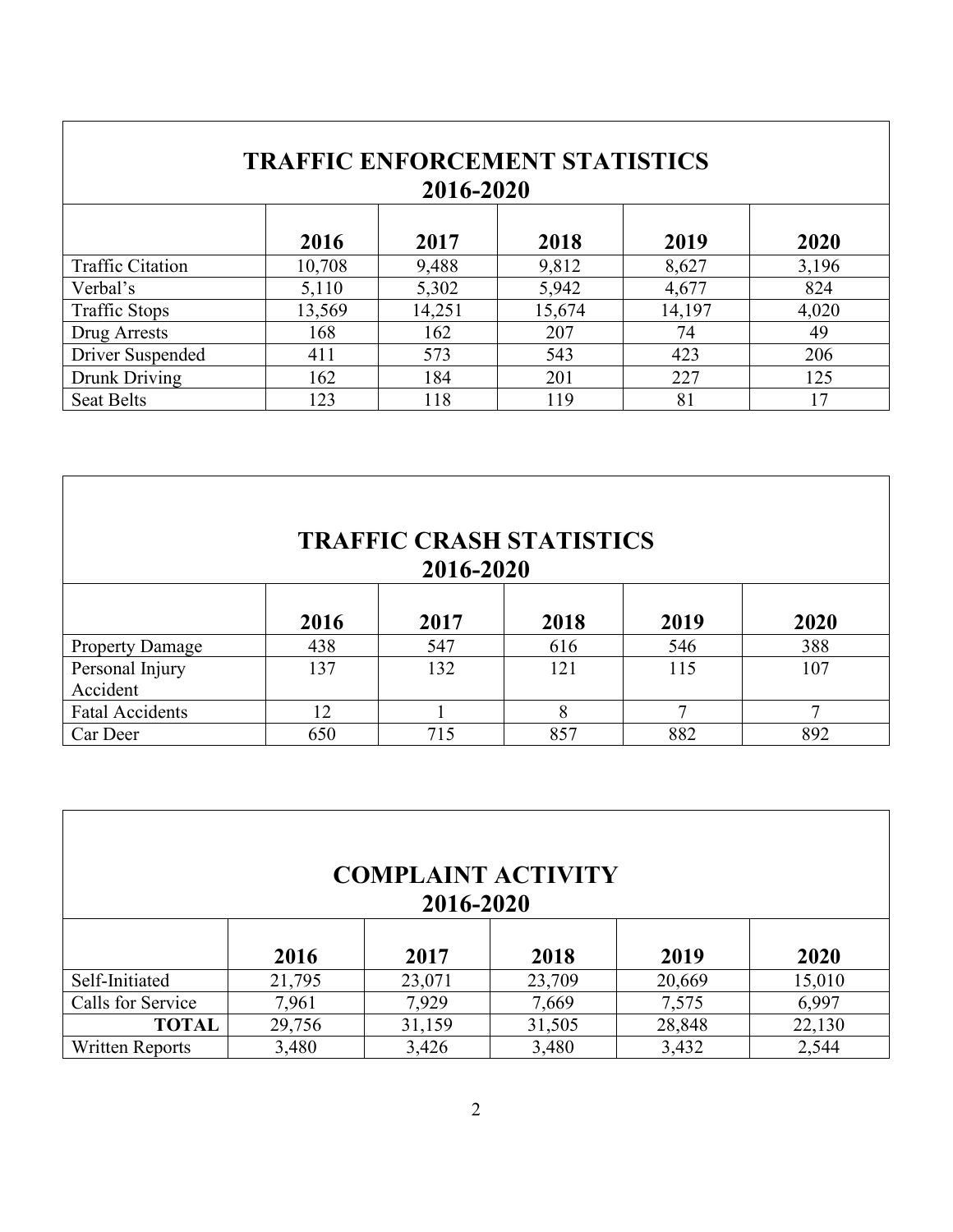| <b>Violation of Controlled Substance Act</b> |                |
|----------------------------------------------|----------------|
| <b>Drug Arrests by Township</b>              |                |
| 2020                                         |                |
| <b>Bath</b>                                  |                |
| <b>Bengal</b>                                | $\overline{0}$ |
| <b>Bingham</b>                               | 21             |
| <b>Dallas</b>                                | $\overline{0}$ |
| <b>DeWitt</b>                                | 3              |
| <b>Duplain</b>                               | 3              |
| Eagle                                        | $\overline{2}$ |
| <b>Essex</b>                                 |                |
| Greenbush                                    | 6              |
| Lebanon                                      |                |
| Olive                                        |                |
| Ovid                                         | 3              |
| <b>Riley</b>                                 | 3              |
| <b>Victor</b>                                | $\overline{2}$ |
| Watertown                                    | $\overline{2}$ |
| Westphalia                                   | $\overline{0}$ |
| <b>Total</b>                                 | 49             |

| <b>Drunk Driving Arrests</b> |                  |
|------------------------------|------------------|
| <b>By Township</b>           |                  |
| 2020                         |                  |
| <b>Bath</b>                  | 3                |
| <b>Bengal</b>                | 3                |
| <b>Bingham</b>               | 21               |
| <b>Dallas</b>                | $\overline{2}$   |
| <b>DeWitt</b>                | 12               |
| <b>Duplain</b>               | $\overline{4}$   |
| Eagle                        | 6                |
| <b>Essex</b>                 | $\boldsymbol{0}$ |
| Greenbush                    | 11               |
| Lebanon                      | 6                |
| Olive                        | 18               |
| Ovid                         | 6                |
| <b>Riley</b>                 | 6                |
| <b>Victor</b>                | 9                |
| Watertown                    | 17               |
| Westphalia                   | $\overline{2}$   |
| <b>Total</b>                 | 126              |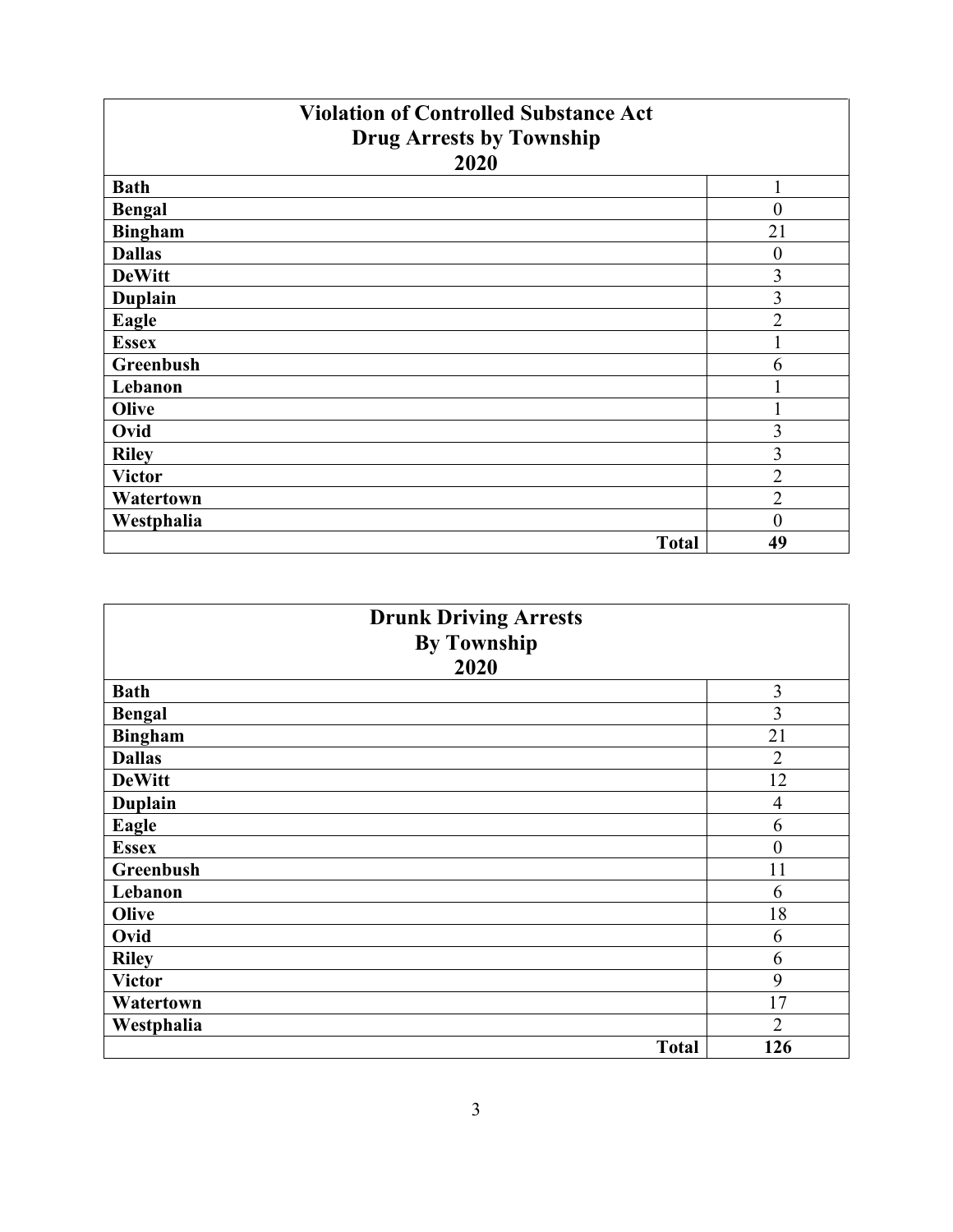# **2020 JAIL DIVISION**

- During 2020, the Clinton County Jail booked in a total of 1,648 individuals. Of that number, 1,247 were male and 401 were female.
- The average daily count for the year was: 108 locals and 16 boarders, for a Daily Average total of 124.
- Approximately 133,590 meals were served from the kitchen.

| <b>JAIL REVENUE</b><br>2016-2020 |           |                |         |          |                |  |
|----------------------------------|-----------|----------------|---------|----------|----------------|--|
|                                  | Actual    | Actual         | Actual  | Actual   | Actual         |  |
|                                  | 2016      | 2017           | 2018    | 2019     | 2020           |  |
| <b>Transport Inmates</b>         | 1,282     | 1,601          | 1,509   | 2,111    | 853            |  |
| Work Release Room & Board        | 7,600     | 4,925          | 15,600  | 7,075    | 1,000          |  |
| CL CO Inmate Room & Board-       |           |                |         |          |                |  |
| Direct                           | 835       | $\overline{0}$ | 1,890   | $\theta$ | $\overline{0}$ |  |
| CL CO Inmate Room & Board        |           |                |         |          |                |  |
| Mid-Michigan Credit Bureau       | 40,266    | 46,548         | 33,267  | 31,914   | 37,893         |  |
| Lodge Prisoners                  | 968,480   | 973,073        | 895,097 | 742,677  | 243,827        |  |
| Jail Medical Reimburse - Direct  | 39,336    | 18,911         | 27,911  | 25,856   | 16,548         |  |
| Jail Medical Reimburse - Mid     |           |                |         |          |                |  |
| Michigan Credit Bureau           | 418       | 73             | 269     | 1,564    | 467            |  |
| Jail Inmate Telephone            | 43,626    | 135,679        | 117,895 | 117,340  | 64,104         |  |
| <b>TOTALS</b>                    | 1,101,843 | 1,180,810      | 913,910 | 928,537  | 364,692        |  |

| <b>Other Revenue</b><br>2020           |       |  |  |
|----------------------------------------|-------|--|--|
| Social Security Reimbursement for 2020 | 5,400 |  |  |
| Bond Fee                               | 120   |  |  |
| Booking Fee                            | 3.597 |  |  |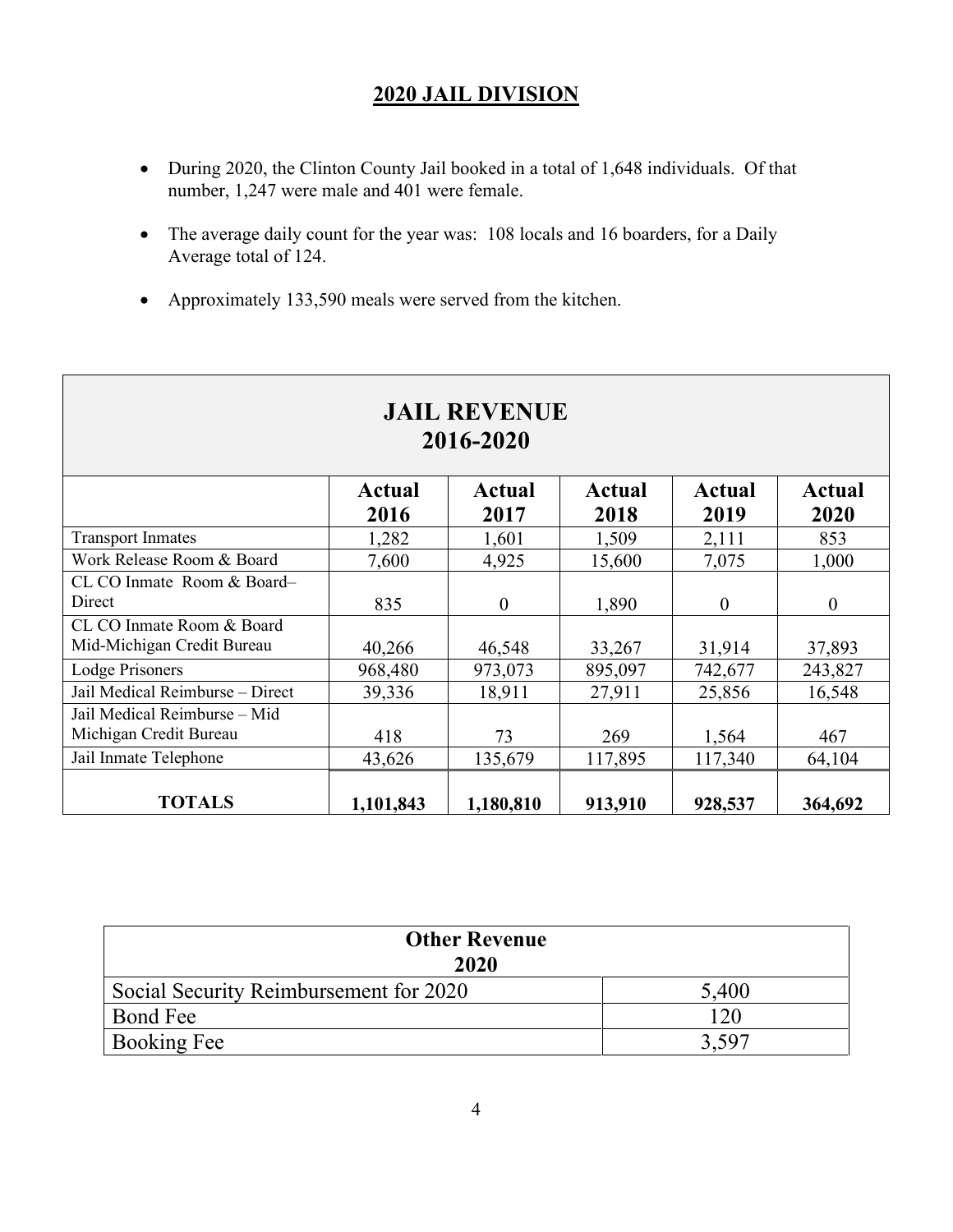# *VICTIM SUPPORT TEAM*

The Victim Support Team is a group of dedicated volunteers trained to assist Police Officers in dealing with victims to provide immediate crisis intervention in the event of sudden, unexpected death that occurs due to car crash, suicide, fire, homicide, illness, drowning, or other traumatic incidents. The Advocates strive to offer comfort, compassionate support and sympathy to the surviving family members.

Each member of the VST spent 20-hours over a weekend to learn how to lend support to the victims of violent crimes and also assist families during the initial crisis. They are available 24 hours a day to assist police agencies within Clinton County. The team is responsible for their program costs including cellular phones, pagers and vehicle expense. They receive minimal financial support from the County. The team meets on a monthly basis and is supported by Lt. Sean Dush who is the Liaison Officer from the Sheriff's Office assigned to address training needs, operational evaluation and other organizational concerns.

Clinton County Victim Support Team Members: Vicki Wieber—Coordinator, Advocates— Aaron Baker, Sonia Alagna, Peggy Haviland, James Sheldon, Peg Vining, Bob Pung, Evelyn Ritter, Nikki Maneval, Cindy Pung, Ther Richardson, Tracy Wright and John Wright.

| <b>TYPE OF INCIDENTS</b>        | 2020               |
|---------------------------------|--------------------|
|                                 |                    |
| Homicide                        | $\mathbf{0}$       |
| Kidnapping Assault              | 0                  |
| <b>CSC</b>                      | 0                  |
| <b>Breaking and Entering</b>    | 0                  |
| Suicide                         | 5                  |
| Domestic                        | 0                  |
| <b>Fatal Accidents</b>          |                    |
| Personal Injury Accidents       |                    |
| <b>Death Notifications</b>      | 19                 |
| <b>House Fires</b>              | 0                  |
| Hospital Calls                  | 0                  |
| <b>Court Appearance</b>         |                    |
| <b>Other Police Departments</b> |                    |
| <b>Total callouts</b>           | 25                 |
| Time spent on callouts          | <b>104.5 hours</b> |

## **VICTIM SUPPORT TEAM ACTIVITY SUMMARY**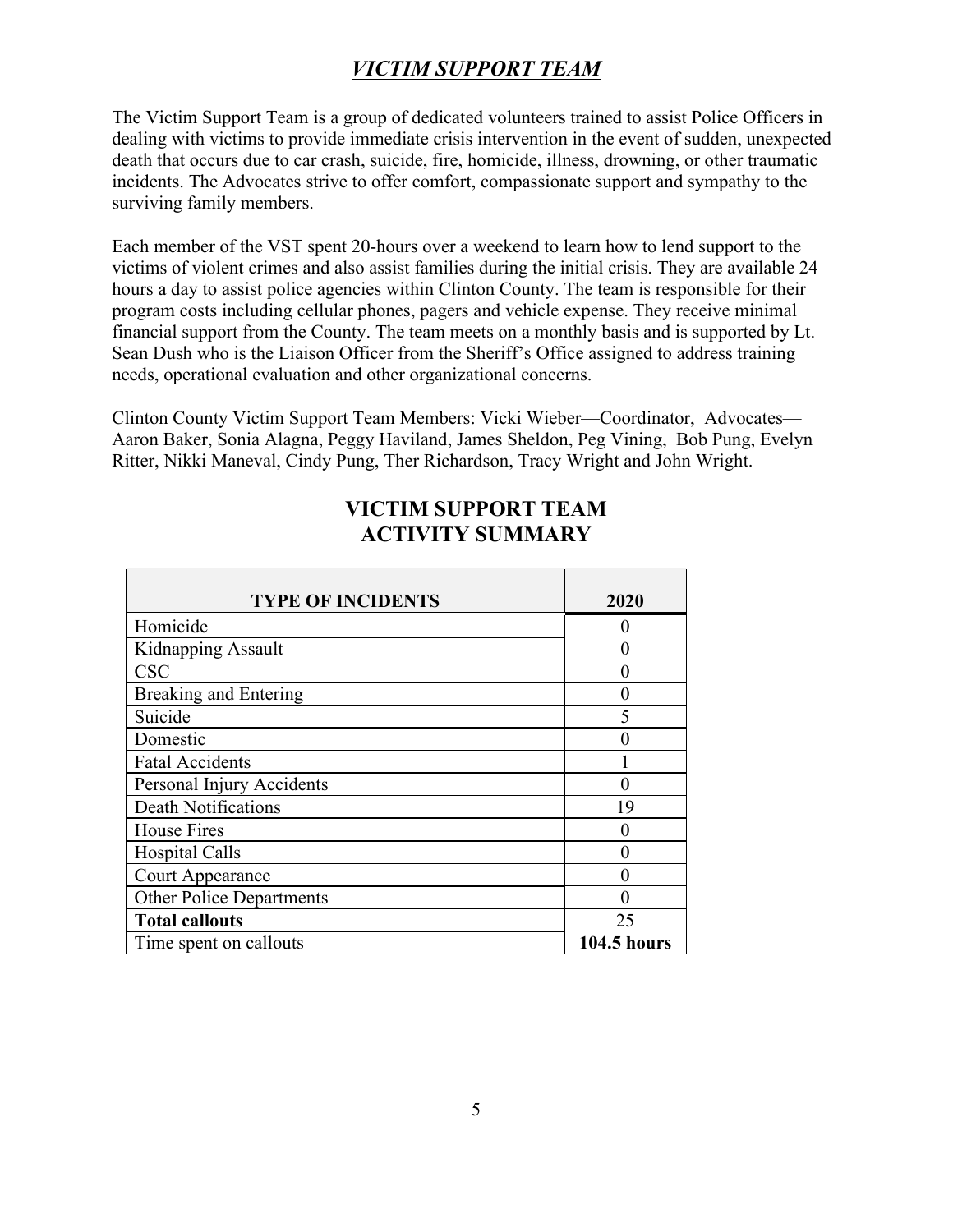#### **Clinton County Sheriff's Office Mounted Division** 2020

The Sheriff's Office Mounted Division is a group of volunteers whose members are deputized by the Sheriff under special duty status with limited police powers and are available for call to duty at any time to assist with scheduled events, training exercises, and emergencies. The unit operates under a 501c3 non-profit status with the primary responsibilities of promoting the Office of the Sheriff, supporting law enforcement efforts in Clinton County, and upon the request of the Sheriff assisting our law enforcement mutual aid partner agencies. The Mounted Division meets monthly at the Sheriff's Office to discuss events and training needs. The Mounted Division is led by a member of the unit picked by the Sheriff with the rank of Captain and a Liaison from the Sheriff's Office sworn full time staff.

In 2020 the Mounted Division consisted of 33 members who were involved in 4 call-outs and 2 events for a total of 256 hours of service. They also completed 175 hours of training and another 307 hours supporting the Mounted Division for a total of 738 hours for the year. The Mounted Division normally provides a uniform presence at local high school football and basketball games, numerous parades and other events including Special Olympics, Relay for Life, Shop with a Cop, Fill a Cop Car in support of the local food bank, the Capital area School Safety Picnic and the Clinton County 4-H Fair.

The operating budget for the Mounted Division comes primarily from a country western show they host every year in October which was cancelled this year due to the pandemic. They receive additional funds by way of donations given for some of the events they are involved with.

This year, the Mounted Division was called upon twice to assist in search and rescue operations in coordination with the Clinton County EST. The Mounted Division makes it a point to try to train with EST during the year because they are normally counted on for manpower for search and rescue operations.

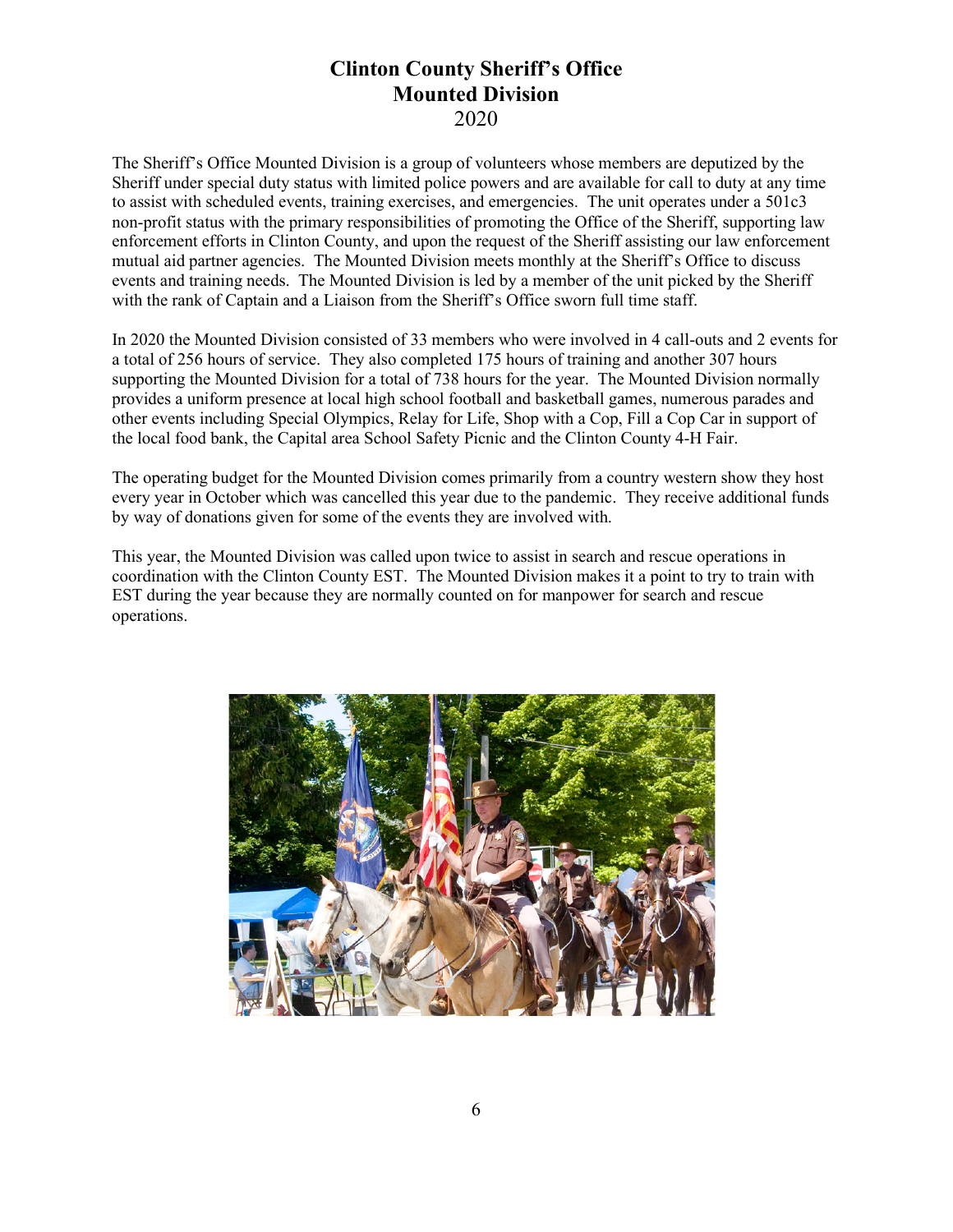

# **Clinton County Emergency Services Team 2020 Annual Report**

The Clinton County Emergency Team (EST) is composed of 20 professional volunteers along with two K9's in training. EST members devoted long hours of training throughout the year as a group and as individuals during the Covid pandemic in the following disciplines:

- Ground Search and Rescue Techniques
- Search Management
- Lost Person Behavior
- Safe Vehicle Operation
- Incident Command Independent Study Courses
- Incident/Scene Support

EST had several requests for assistance throughout the year for lost/missing or overdue subjects, scene support for the Special Operations Team/Negotiations Team activations, assistance during an evidence search along with mutual aid requests from Kent County.

Some members of the team continued their education by attending the National Traffic Incident Management Program (TIM) and Enrolled in Michigan's Professional Emergency Management (PEM) program.

The EST team has taken on some additional responsibilities' this past year. During the big ice storm in January, a few members received training in the dispatch center on basic Non-Emergency functions like placing calls for downed wires to the power companies, updating the map of road closures and other tasks that were needed. The team has two members on the Emergency Operation Center team in the role of Emergency Support Functions (ESF) for Search and Rescue.

As we move forward into 2021, EST will be working to increases awareness among county first responders, continue team member recruitment, participate with multi-agency/resource training and exercises, and assist the county in any way that is needed.

| Discipline                     | Hours   |
|--------------------------------|---------|
| Administration                 | 225.0   |
| Incident Support               | 35.0    |
| <b>Public Relations</b>        | 45.0    |
| Search and Rescue              | 410.0   |
| Training                       | 950.0   |
| <b>K9 Training</b>             | 400.0   |
| <b>Total Hours Volunteered</b> | 2,065.0 |

#### **2020 EST Program Hours by Discipline**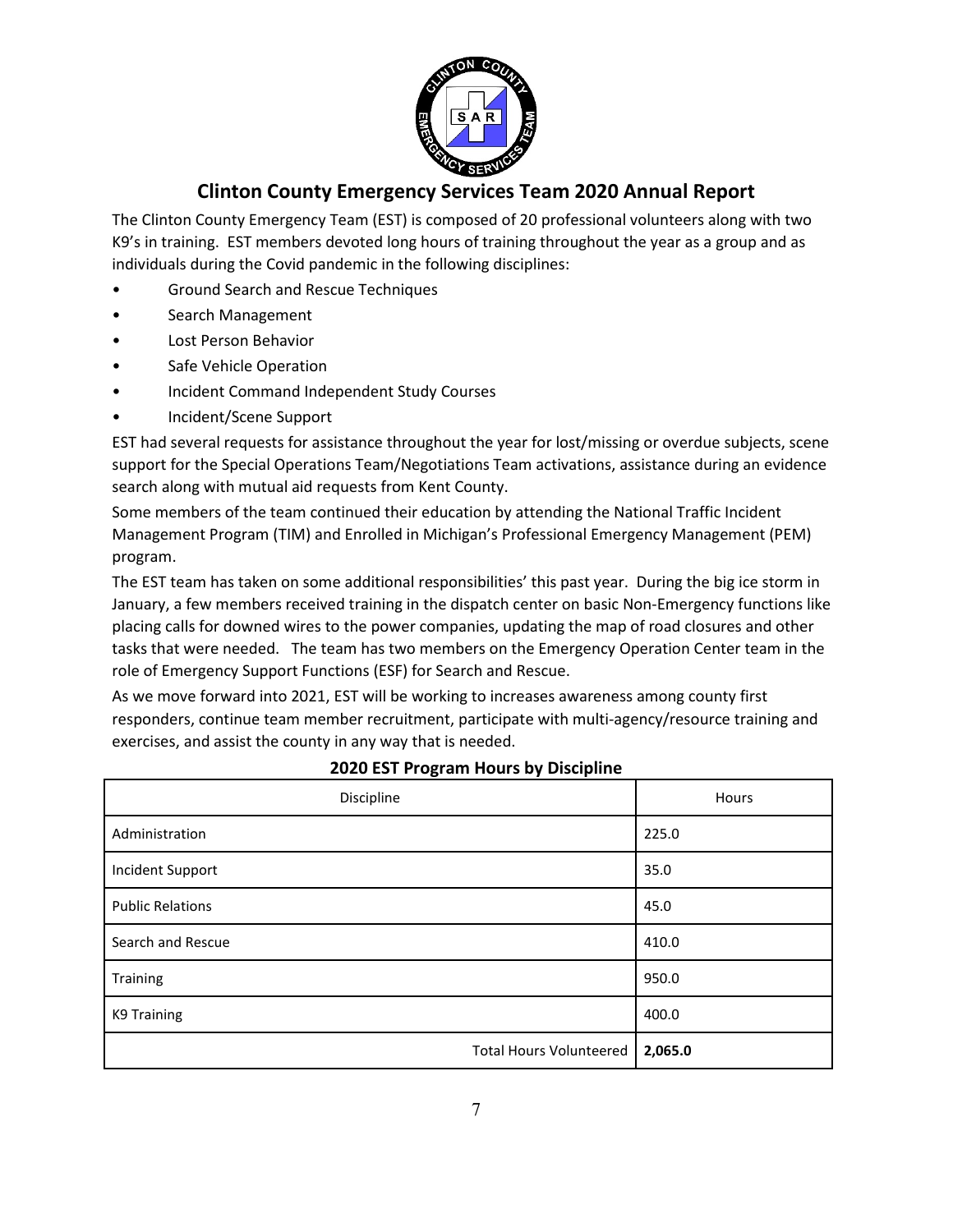# *2020 TRAINING*

The Clinton County Sheriff's Office has in place a training program for all staff members to keep abreast of the changes taking place in the criminal justice field to enable them to perform their duties in meeting criminal justice standards and requirements.

Our three phase training program involves the following process:

- 1. **Sheriff's Office Core Training:** Training that is identified and developed using a Training Committee comprised of personnel from each division within the Sheriff's Office. An analysis of each job responsibility and duty is reviewed to identify the essential skills, knowledge and abilities required to perform their duties in an effective and efficient manner.
- 2. **Clinton County Law Enforcement Core Training:** Heads of each law enforcement agency in Clinton County working together to implement common training for the law enforcement officers in Clinton County. The concept to minimize training costs is met by utilizing trainers from each of the agencies to provide quality training, which is evaluated by the attendees and agency heads.
- **3. Enhancement Training:** Additionally designated members of the Sheriff's Office are sent to courses that certify them as instructors on specific topics. Upon completion of their training they have the responsibility to provide instruction to other members of the Sheriff's Office in their area of expertise.

| PBT – Life Loc                     | Taser                             |
|------------------------------------|-----------------------------------|
| <b>FOIA</b> Management             | Meth Investigation Lab Cleanup    |
| Precision Driving                  | <b>SFST Update</b>                |
| Mental Health                      | Liquor Law Enforcement            |
| Armorer's Course                   | <b>Commercial Vehicle Enforce</b> |
| <b>Firearms Instructor Courses</b> | Legal Update                      |
| Accident Investigation             | <b>LEIN</b>                       |
| <b>Hostage Negotiations</b>        | Domestic Lethality Assess Trng    |
| <b>Interview Techniques</b>        | Medical Examiner Training         |
| Laser & Radar Operator             | <b>School Violence Training</b>   |
| Marine School                      | Abandoned Vehicle Update          |
| <b>Evidence Training</b>           | Below 100                         |
| Criminal Investigation             | Drone Training and Certification  |
| Records Management - OSSI          |                                   |
| Control & Defensive Tactics        |                                   |
| Forensic Interview Techniques      |                                   |
| Ethnics and Professionalism        |                                   |

#### **2020 CORE and Enhancement Training**

\*Due to COVID-19 a vast majority of the training was completed via online training.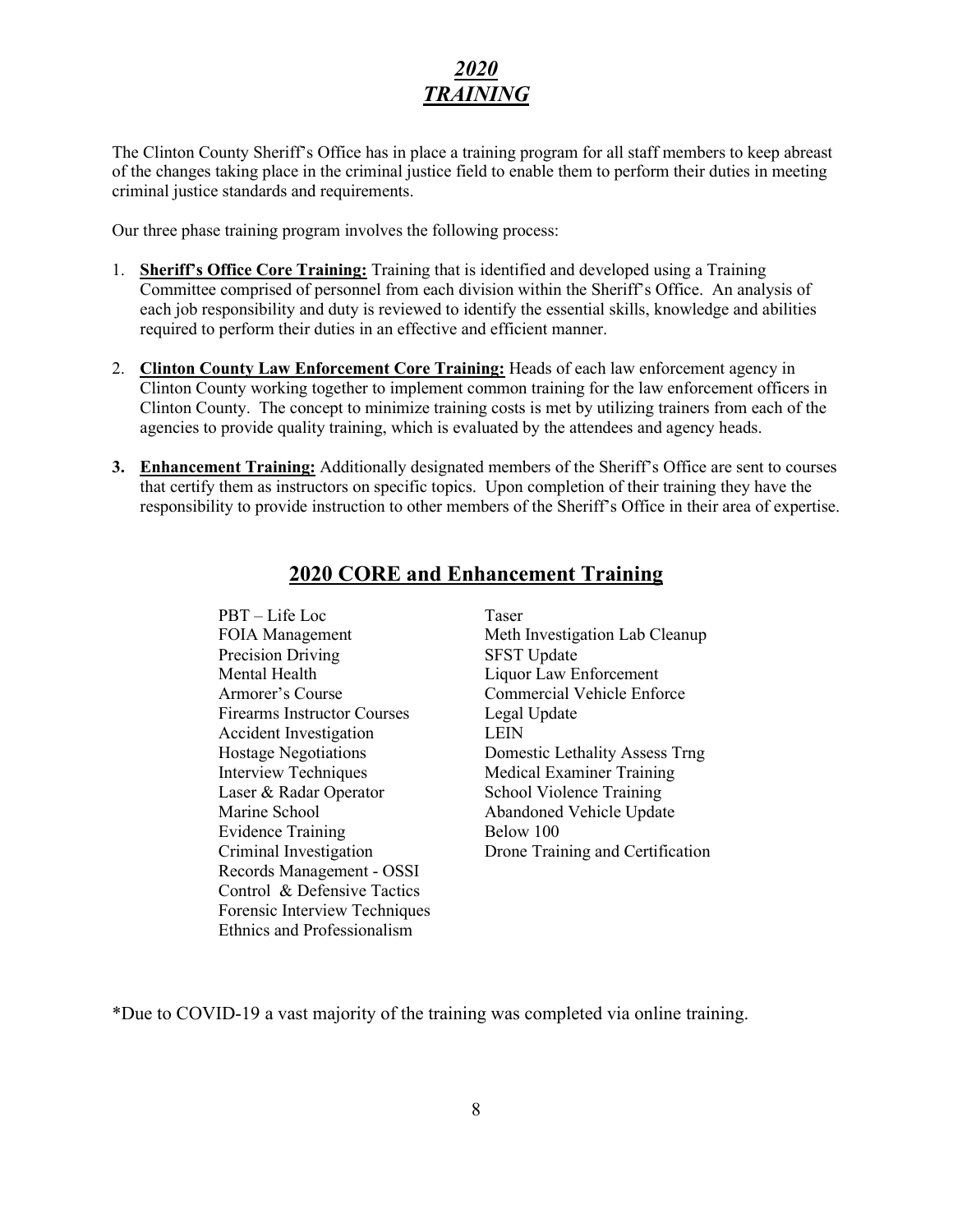

#### **Clinton County Emergency Services** *2020 ANNUAL REPORT*

#### *PROGRAM OVERVIEW*

Despite a global pandemic in 2020, Clinton County Emergency Services continued building and sustaining capabilities for our first responders and county residents, as well as preventing, preparing for, responding to, and recovering from emergencies.

#### **2020 Major Events**

On March 12, 2020 the EOC was activated in response to a global pandemic caused by the corona virus (COVID-19) and a local state of emergency for Clinton County was declared. The State of Michigan also declared a state of emergency. Federal, State and Local planning and response meetings took place 7 days a week for several months, this, in conjunction with the activation of the EOC, caused many challenges including staffing. Emergency services utilized county employees and volunteers to fill the need to sustain operations. The EOC has remained active well into 2021 in response to this event.

The EOC was activated a total 305 days because of both minor and significant incidents (291 for COVID-19 and 14 for other events).

In addition to several smaller incidents, Clinton County Emergency Services responded to the following large incidents in 2020:

- January Winter Storm/Wind/Flooding- 1/10/20-1/19/20- A winter storm along with rain and high winds caused flooding and power outages in certain areas of Clinton County. The EOC was activated for 9 days to monitor the situation and coordinate communications as needed.
- February Natural Gas Leak- 2/29/20- 3/1/20- A high pressure Consumers Energy gas line was accidentally struck during construction at the ITC facility in Saint Johns. EOC prepared for potential evacuations, sheltering, coordinated crisis communications, and partnered with tri-county to potentially open warming centers.
- High Wind Event Fowler Area 6/10/20- A brief storm producing extremely high straight-line winds passed through the Fowler area causing multiple trees and downed power lines. Emergency Services responded for damage assessment and crisis communications.
- President Trump Visit to CIRA 10/27/20- President Trump visited the Capitol International Regional Airport. The EOC monitored the event for any issues that may have developed and to react, as necessary.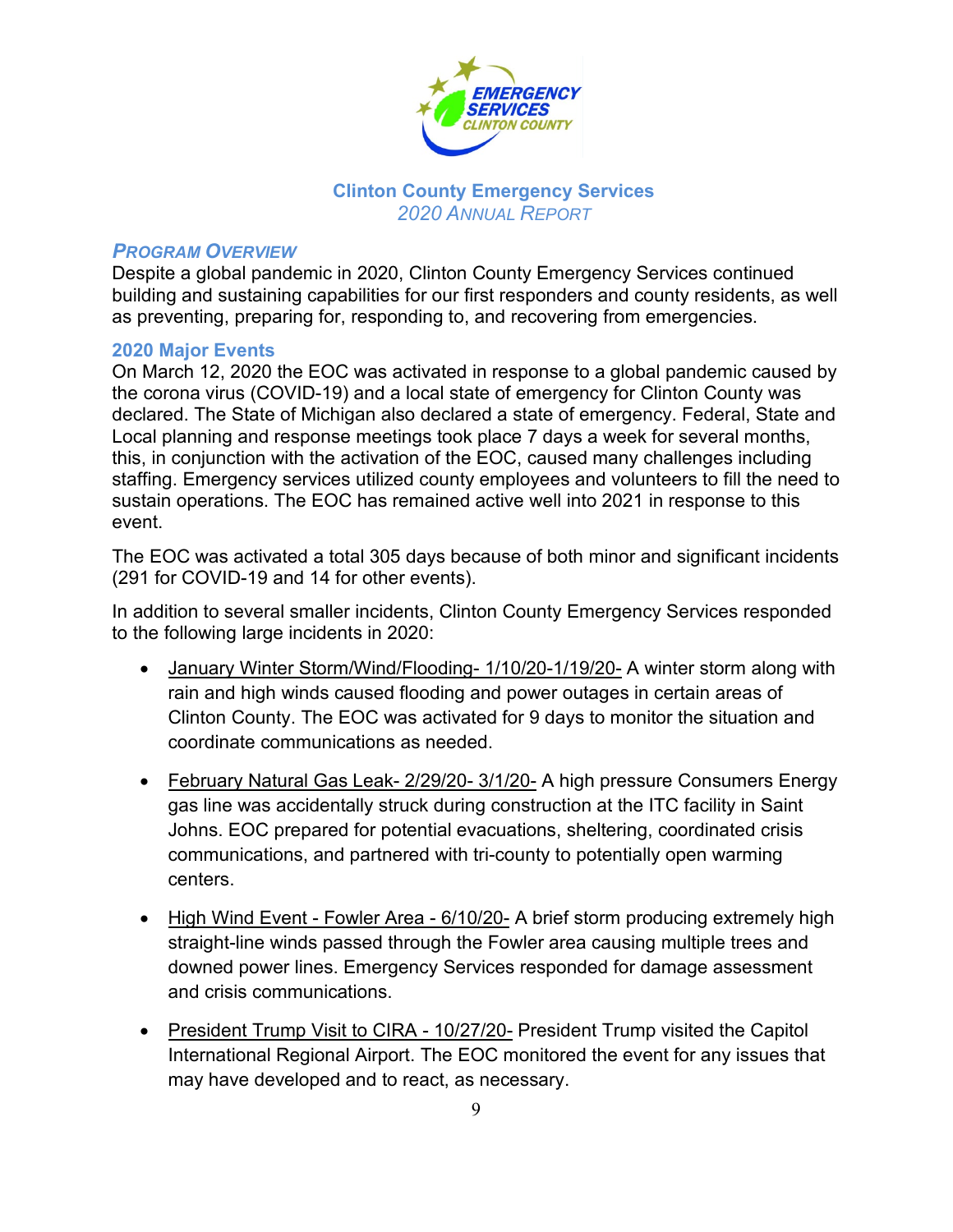• 11/3/20 Elections – The EOC was in Monitoring and Assessment Mode in conjunction with the State of Michigan EOC to monitor and react to any issues that may have developed from election day.

#### **2020 Accomplishments**

- COVID-19 Response Emergency Services worked with various Local, State, Federal and private entities to react and respond to the COVID-19 crisis. This response was made easier due to all of the preplanning and partnerships that were created well in advance of the Global Pandemic.
- Social Media Reach Emergency Services continued to increase its social media reach in 2020. This was in part due to the continual push of pertinent information related to COVID-19. Social media has enabled us to quickly reach tens of thousands of residents to provide information during a crisis. This tool continues to be very effective in providing crisis communication information during both small and large events. This capability remains a critical tool in crisis communications.
- IPAWS Integration Integrated Public Alert & Warning System (IPAWS) is a national system for local alerting that provides authenticated emergency and lifesaving information to the public through mobile phones using Wireless Emergency Alerts, to radio and television via the Emergency Alert System, and on the National Oceanic and Atmospheric Administration's Weather Radio. IPAWS was brought online for Clinton County by Emergency Services in January of 2020. This was accomplished by merging the IPAWS system with our existing mass notification system (RAVE Mobile Safety) which allows us to notify tens of thousands of people in Clinton County of any emergency situation.
- Grant Project Highlights Using Homeland Security Grant Program (HSGP) funding, Emergency Services was able to sustain our capability to detect, monitor and respond to Chemical, Biological, Radiological, Nuclear, and Explosive events (CBRNE) to include terrorism by adding a sUAS. This sUAS can also be using in search and rescue operations, damage assessment, public outreach events, training and by providing situational awareness from the air to local and regional first responders during an active emergency event.

#### **Goals and Challenges for 2021**

Many of the goals and challenges for 2020 were not able to be fully reached due to the global pandemic and COVID-19 response. These goals and challenges will continue to be a priority for Emergency Services in 2021 until they are fully realized.

School Safety and Preparedness – Emergency Services will continue to sustain partnerships with all Clinton County school districts in 2021. We will accomplish this by remaining a resource and point of contact for school safety guidance including the sharing of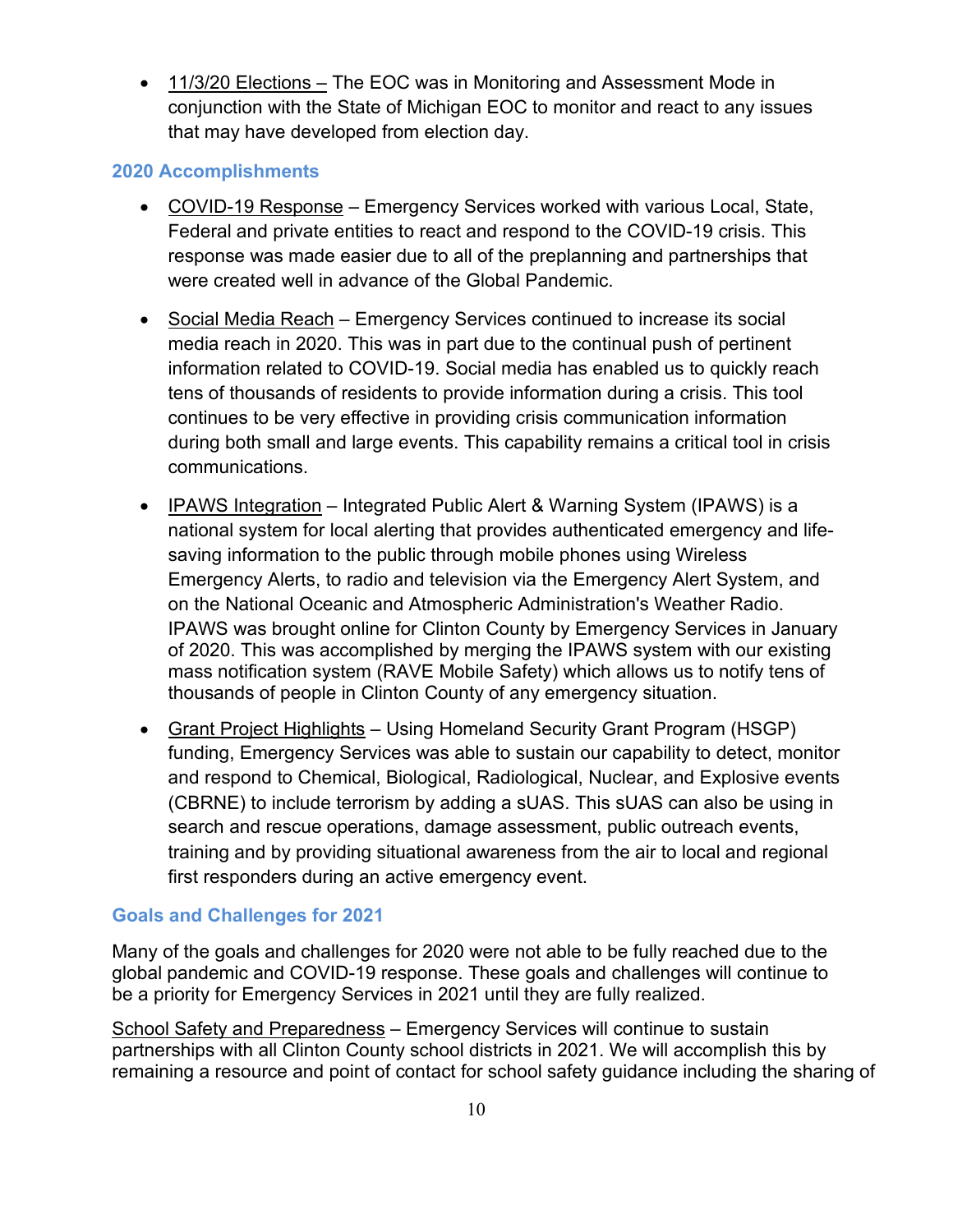new "best practices", and by helping school leadership interpret and comply with new statutory requirements. We will also continue to remain engaged with each school by attending school safety planning meetings, conducting regular site visits and attending lockdown drills throughout the school year.

Sustaining and Building EST Capabilities – In 2021 Emergency Services will continue to sustain and build capabilities within the Emergency Services Team. Emergency Services will continue maintaining or augmenting existing equipment, replacing equipment which has reached end of useful life, and by adding new equipment to enhance and increase EST capabilities as well as maintain a constant "mission ready" status.

The Emergency Services Director and staff will participate in more EST activities and remain engaged in the sustainment and future development of the team and its members whenever possible and at the direction of the Sheriff's Office liaison and EST volunteer leader. This will include:

- Regular participation in EST meetings.
- Sharing relevant training opportunities with the Sheriff's Office liaison and EST volunteer leader.
- Participating in EST training at the direction of the Sheriff's Office liaison and EST volunteer leader.
- Participating in EST emergency response incidents or events at the direction of the Sheriff's Office liaison and EST volunteer leader.

Community Outreach – In 2021 Emergency Services will participate in multiple community outreach events throughout Clinton County, and our region, to promote Emergency Preparedness, community engagement and an understanding of who we are and what we do for Clinton County.

Sustaining and Building Depth within Emergency Operations Center and Emergency Support Functions – In 2021 Emergency Services will reduce identified gaps in our Emergency Support Functions (ESF's) and Emergency Operations Center Team. This is absolutely critical to meet the needs of any long-term emergency incident or disaster we may face in the future. This will be accomplished by:

- Actively engaging ESF leads to recruit more members and contact lists within the ESF.
- Emergency Services will facilitate training events for ESF's and EOC team members.
- Recruiting other vetted and properly trained volunteer personnel to augment the EOC team and Emergency Services Director as needed.
	- o Other Clinton County Employees with Emergency Management training and experience to function as a Deputy Emergency Manager as needed.
	- o Other State and Local Emergency Managers.
	- o Existing or future EST members with proper training and experience.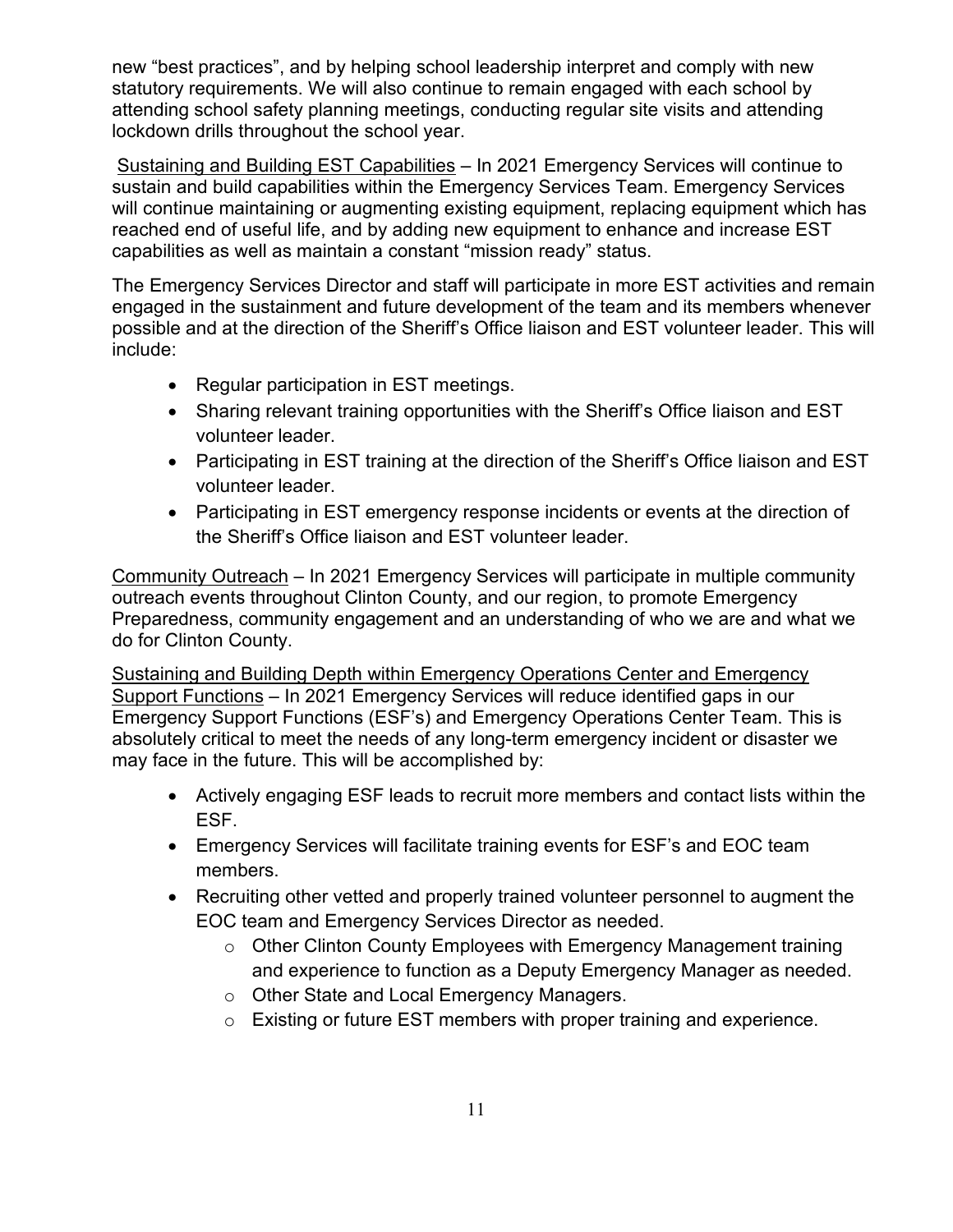## *2020 CENTRAL RECORDS*

Central Records has the responsibility to respond to all requests for Administrative Services for the public. They are directly responsible for registering and processing all visitors to the confined areas of the jail. **They respond to over 50,000 incoming calls to the Sheriff's Office**, respond to requests for information, process all criminal complaints, criminal histories for other agencies, compile information in the criminal records management system, fingerprint responsibilities for all Concealed Purchase License, pre-employment and firearm inspections. They provide information on a variety of subjects to the general public and perform a critical support service to the public and the Sheriff's Office.

|                            | 2019  | 2020  |
|----------------------------|-------|-------|
| <b>Firearms Registered</b> | 5,423 | 3,709 |

### **CENTRAL RECORDS ACTIVITY SUMMARY**

| <b>Other Services</b>                    | 2020      | <b>Revenue</b> |
|------------------------------------------|-----------|----------------|
| CPL & Employment Fingerprinting          | 827       | \$15,330       |
| <b>Notary Service Requests</b>           | $\theta$  | \$0            |
| <b>Police Report Requests</b>            | 836       | \$4,181        |
| Abandoned Vehicles Processed             | $\theta$  | N/A            |
| Individuals Screened for Entry into Jail | 582       | N/A            |
| <b>Subpoenas Processed</b>               | 789       | N/A            |
| Sheriff Sales (mortgage)<br>Adjournments | 20<br>116 | \$3,549        |
| <b>Personal Protection Orders</b>        | 70        | N/A            |
| Records Checks                           | 257       | N/A            |
| <b>FOIA Requests</b>                     | 173       | \$478          |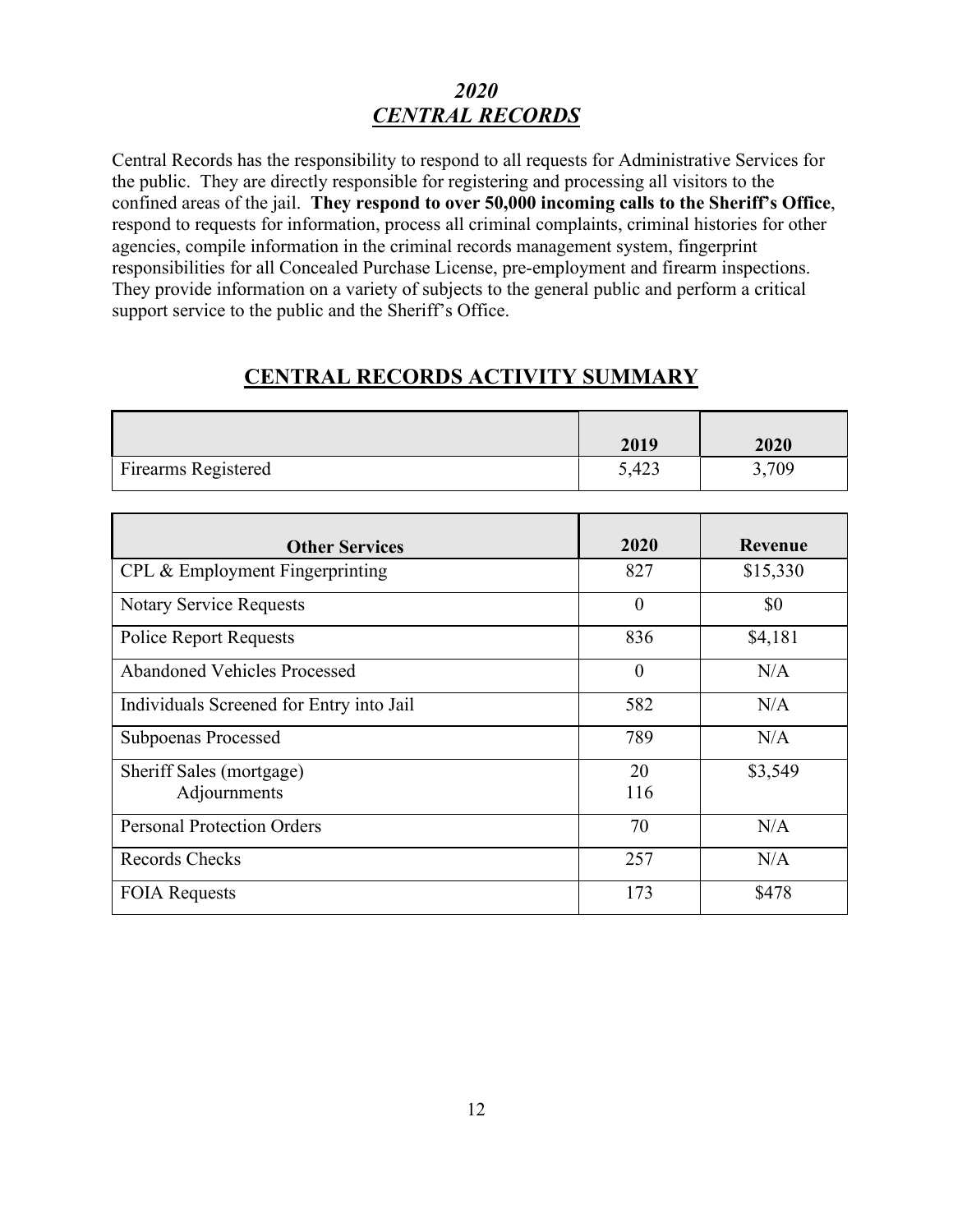# *2020 ANIMAL CONTROL*

The Clinton County Animal Control consists of two full-time employees. Their responsibilities are investigating complaints of dogs and farm animals running at large, handling lost and found pets, investigating animal bites, and investigating animal welfare and neglect complaints. They are also responsible for monitoring and caring for the Clinton County Animal Shelter. In 2020 there were 3,860 dog licenses sold in Clinton County.

- 642 Complaints
- 282 Lost & Found Animals
- 170 Animal bites investigated
- 67 Citations (dog running at large, unlicensed dogs and animal cruelty)

Listed below is the revenue for Animal Control:

- \$76,150 Dog License fees
- \$1,000 Kennel License fees
- \$3,550 Other Fees
- \$2,635 Contributions
- 308 Animals picked up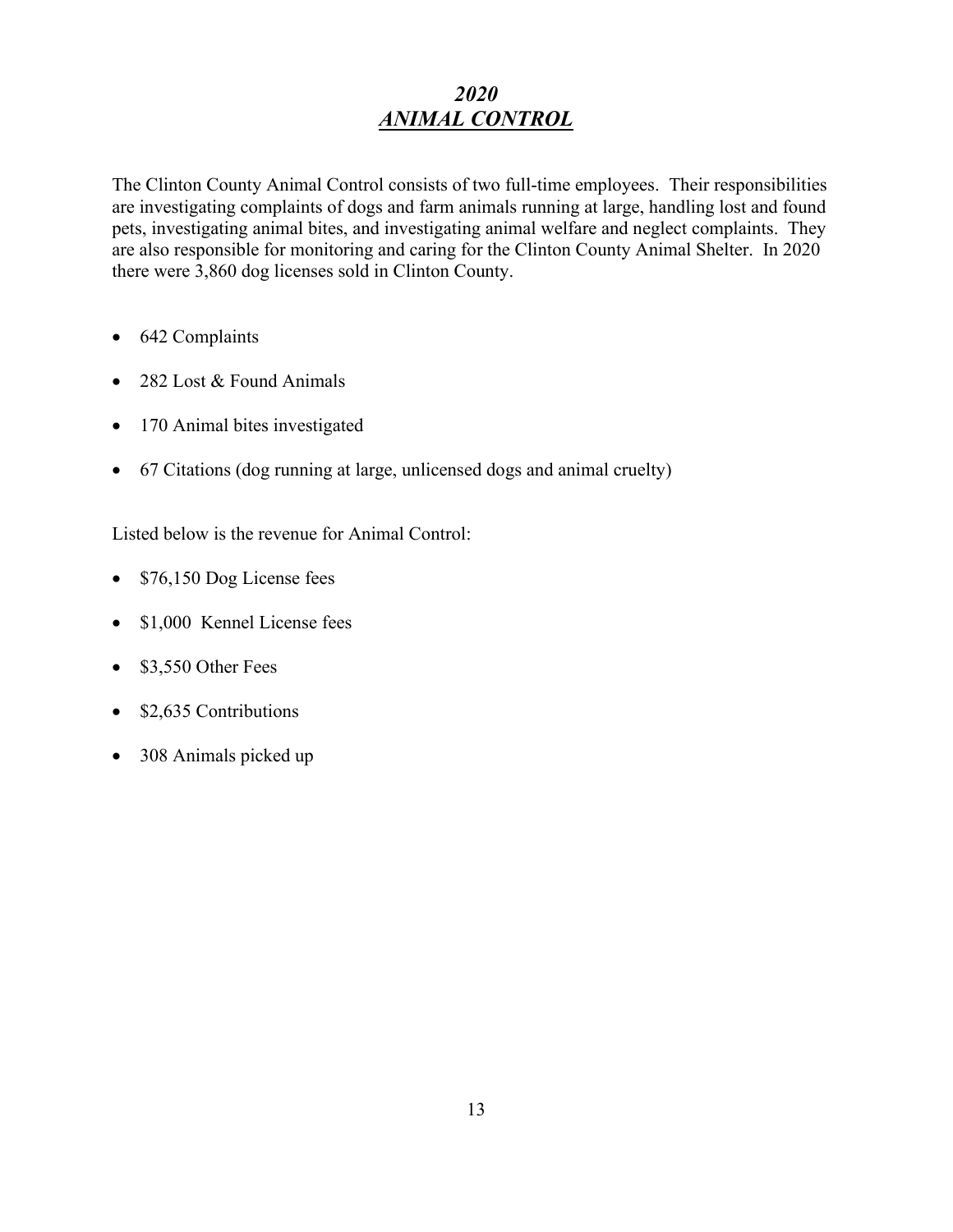### **2020 UNIFORM DIVISION**

The Uniform Division is responsible for providing direct law enforcement services to all county residents. They have the primary responsibility to provide traffic enforcement on all secondary county roads, in conjunction with traffic enforcement on State highways and expressways.

In addition, they respond to all emergency calls for service, provide court security, serve civil process, transport prisoners, and conduct safety education programs, along with a variety of other enforcement responsibilities.

During the past year, deputy's issued 3,196 traffic citations. They also arrested 125 drunk drivers, 206 suspended drivers, issued 17 seat belt violations and 49 subjects were arrested for possessing and selling narcotics. The Sheriff's Office Crash Investigation Team investigated 10 fatalities, 5 serious injuries and assisted other agencies with 6 crashes. They also completed 20 crash data recording downloads. Over the past several years, one or more of our officers has been recognized as the top O.U.I.L. Enforcement Officer for Sheriff's Offices statewide and all Law Enforcement Agencies.

Every Deputy has been trained in basic traffic accident investigation and we have 3 officers certified as traffic accident Re-constructionists. Additionally, the division has certified Laser Speed Measurement, Preliminary Breath Test, Firearm and Pressure Point Control Tactics Instruction. We have officers trained as Crime Scene Techs, Hostage Negotiators, Firearms Instructors, Laser Instructors, Defensive Tactics Instructors, PBT Instructors, CPR, A.E.D. Instructors, Taser, Pepper Ball Instructors, Standard Field Sobriety Testing Instructors and Simunition Instructors.

The deputies continue to operate as single person cars, allowing us to maximize our Law Enforcement efforts. The assignment of a single officer to a vehicle on night shifts is very rare in law enforcement agencies today. We are very fortunate to have a staff of highly trained officers committed to public service and who perform their responsibilities in a highly effective manner.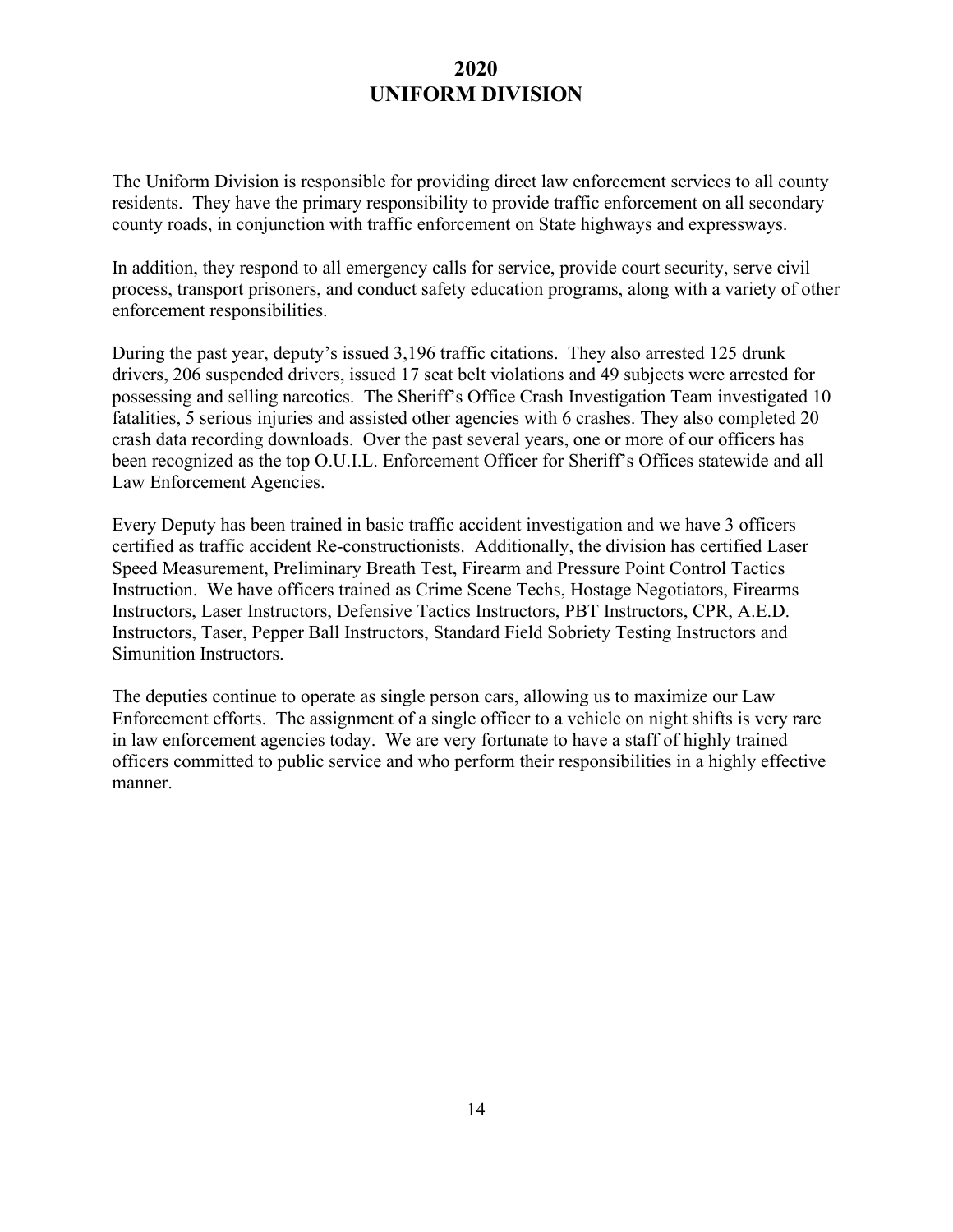| <b>UNIFORM CRIME REPORT - ACTUAL OFFENSES</b>                    |        |                  |  |  |
|------------------------------------------------------------------|--------|------------------|--|--|
|                                                                  |        | 2020             |  |  |
| <b>CSC</b>                                                       |        | 26               |  |  |
| Robbery                                                          |        | 1                |  |  |
| Assault/Stalking                                                 |        | 24               |  |  |
| Domestic Assault                                                 |        | 69               |  |  |
| Arson                                                            |        | $\boldsymbol{0}$ |  |  |
| <b>Breaking and Entering</b>                                     |        | 26               |  |  |
| Homicide                                                         |        | $\boldsymbol{0}$ |  |  |
| Kidnapping                                                       |        | $\mathbf{1}$     |  |  |
| Larceny                                                          |        | 59               |  |  |
| Stolen Vehicles                                                  |        | 10               |  |  |
| Fraud/NSF                                                        |        | 53               |  |  |
| Retail Fraud                                                     |        | 39               |  |  |
| Malicious Destruction of Property                                |        | 31               |  |  |
| <b>OWI</b>                                                       |        | 126              |  |  |
| <b>VCSA</b>                                                      |        | 49               |  |  |
| <b>Accident Reports</b>                                          |        | 1,394            |  |  |
| All Others (warrants, driving offenses, liquor violations, etc.) |        | 684              |  |  |
| <b>TOTAL</b>                                                     |        | 2,592            |  |  |
| <b>UNIFORM DIVISION STATS</b>                                    | 2019   | 2020             |  |  |
| Calls for service<br>$\bullet$                                   | 7,575  | 6,997            |  |  |
| <b>Self-Initiated Calls</b><br>$\bullet$                         | 20,669 | 15,010           |  |  |
| Total Calls Responded to<br>$\bullet$                            | 28,848 | 22,130           |  |  |
| Written Reports generated by responses<br>$\bullet$              | 3,432  | 2,544            |  |  |
| <b>Traffic Crashes</b>                                           | 2019   | 2020             |  |  |
| Car/Deer<br>$\bullet$                                            | 882    | 892              |  |  |
| <b>Property Damage</b><br>$\bullet$                              | 546    | 388              |  |  |
| Personal Injury<br>$\bullet$                                     | 115    | 107              |  |  |
| Fatal<br>$\bullet$                                               | 7      | 7                |  |  |
| <b>Total Accidents</b>                                           | 1,559  | 1,394            |  |  |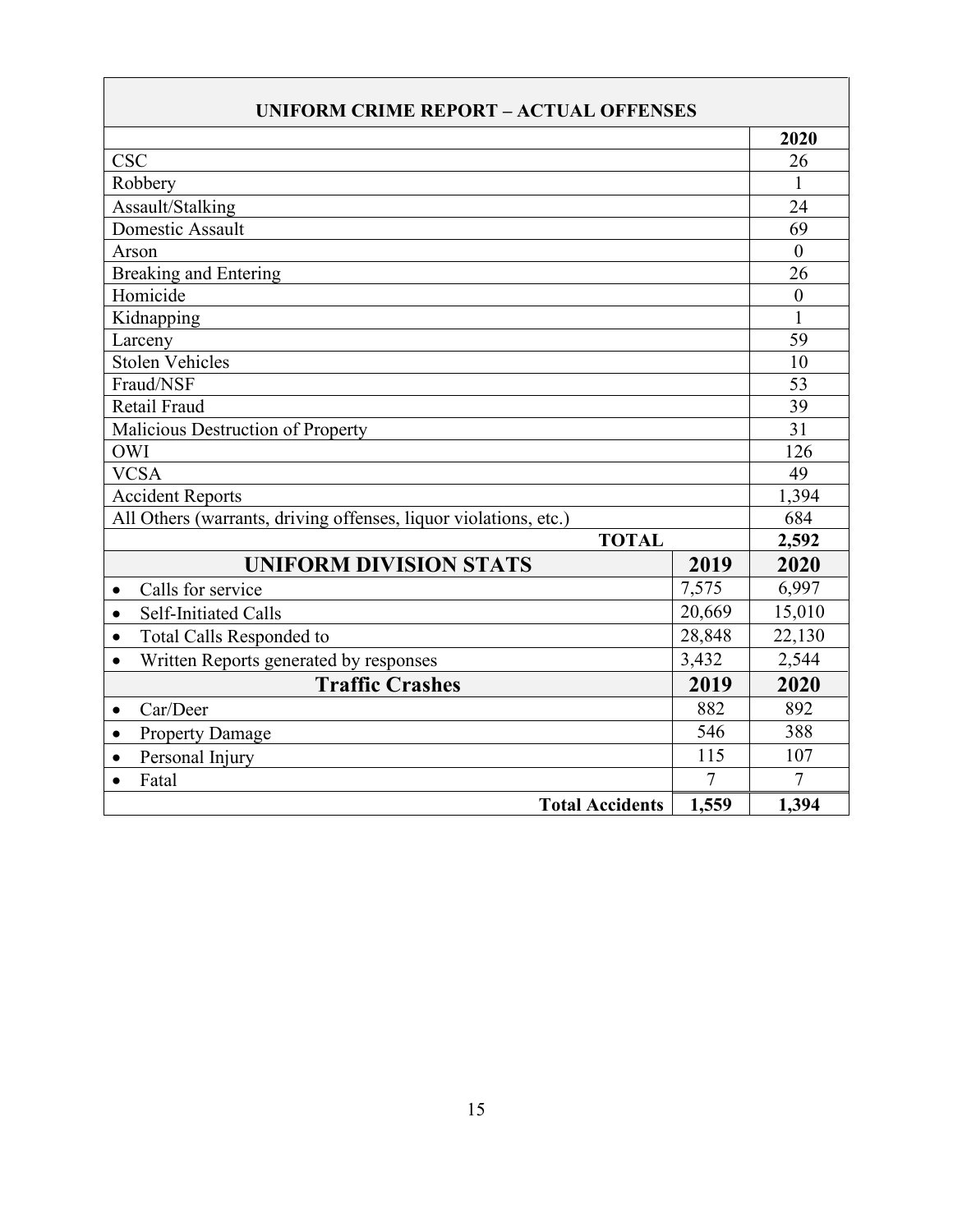# **Deputy Sheriff / Court Security**

It is the responsibility of the duly sworn Deputy Sheriff's assigned to court security to ensure a safe and secure working environment for the courthouse employees as well as the citizens who conduct business in the Clinton County Courthouse. Among the various responsibilities of these Deputies include but are not limited to; screening of all persons entering into the secured courtroom areas, maintaining custody of all prisoners appearing at scheduled court hearing, maintaining order within the courtroom and upon conclusion of criminal trials taking defendants, found guilty, into custody.

| <b>MONTH</b>     | <b>SCREENING</b><br><b>COUNT</b> | <b>INMATES</b><br><b>HANDLED</b> | <b>COURT</b><br><b>REMAND</b><br><b>CUSTODY</b> |
|------------------|----------------------------------|----------------------------------|-------------------------------------------------|
| <b>JANUARY</b>   | 6,020                            | 184                              | 42                                              |
| <b>FEBRUARY</b>  | 5,314                            | 185                              | 49                                              |
| <b>MARCH</b>     | 3,187                            | 88                               | 29                                              |
| <b>APRIL</b>     | $\boldsymbol{0}$                 | $\boldsymbol{0}$                 | $\boldsymbol{0}$                                |
| <b>MAY</b>       | $\boldsymbol{0}$                 | $\boldsymbol{0}$                 | $\boldsymbol{0}$                                |
| <b>JUNE</b>      | 1,327                            | $\mathbf{1}$                     | 21                                              |
| <b>JULY</b>      | 1,608                            | $\boldsymbol{0}$                 | 16                                              |
| <b>AUGUST</b>    | 1,853                            | $\overline{2}$                   | 21                                              |
| <b>SEPTEMBER</b> | 2,388                            | $\overline{2}$                   | 22                                              |
| <b>OCTOBER</b>   | 2,135                            | 3                                | 19                                              |
| <b>NOVEMBER</b>  | 1,396                            | $\overline{4}$                   | $\tau$                                          |
| <b>DECEMBER</b>  | 1,3190                           | $\mathbf{1}$                     | 12                                              |
| YEARLY TOTAL     | 26,547                           | 470                              | 238                                             |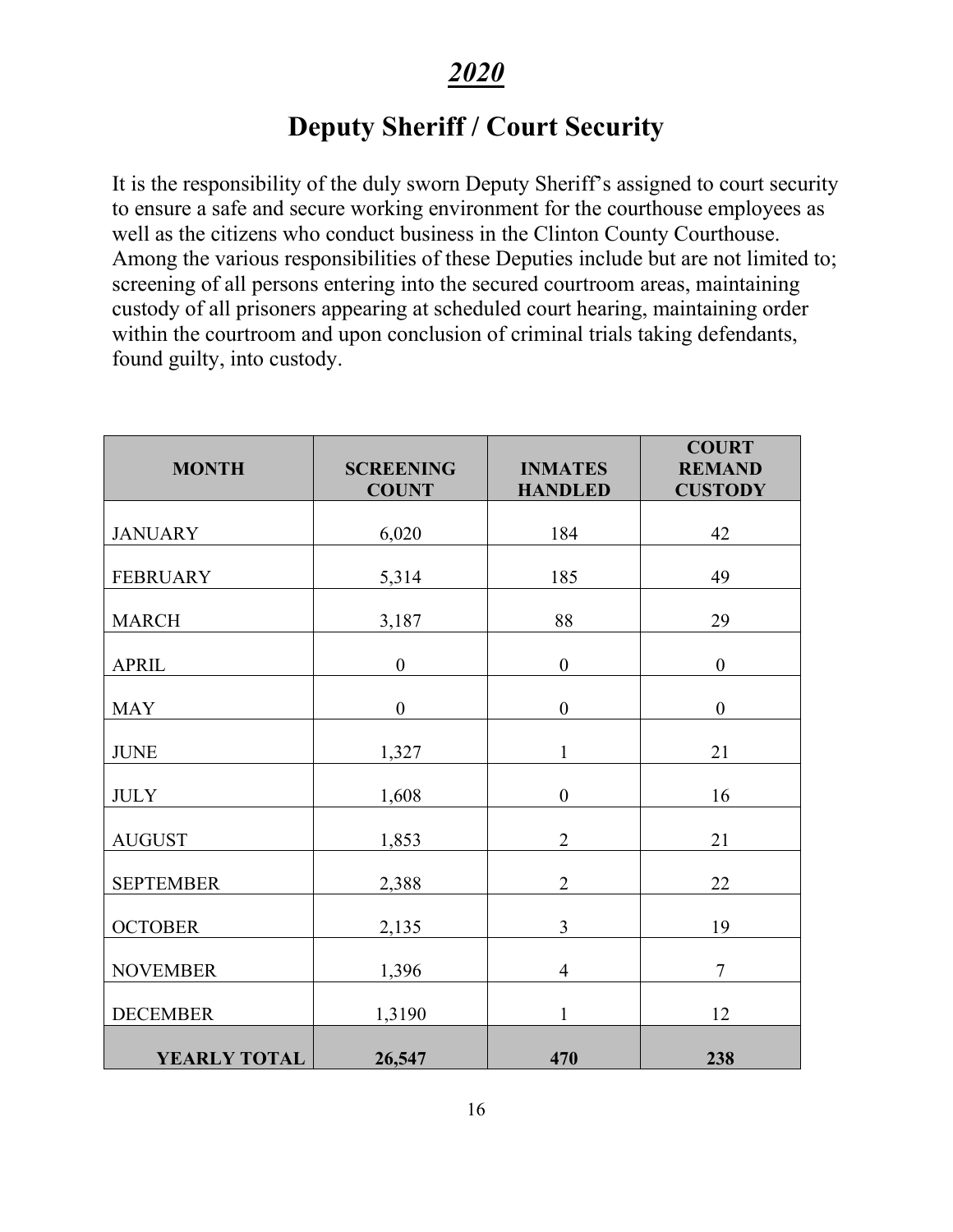## **DETECTIVE DIVISION CASES OF NOTE FOR 2020**

#### **DETECTIVE BUREAU**

The Detective Bureau investigated 152 cases in 2020 and an additional 42 cases that required cyber investigation and forensic analysis of cell phones, computers, and other electronic devices. This makes a total of 194 cases investigated in 2020 which is a decrease from the 293 cases investigated in 2019. The decrease in cases is most likely attributed to the Covid 19 pandemic and the way the pandemic affected society. Many of the Criminal Sexual Conduct Cases and Child Abuse Cases are reported through mandated reporters and with the Covid 19 pandemic many of the places that employ mandated reporters were either closed or unavailable during most or all of 2020. In addition, now that schools and medical services are beginning to open we are expecting an increase in these types of cases because the children victims have been unable to speak to mandated reporters either at school or those in the medical field. The Detective Bureau investigated 34 Criminal Sexual Conduct Cases in 2020 which is down from 39 cases in 2019. In addition, the Detective Bureau investigated 23 child abuse cases. Detectives also investigated, reviewed, or followed up on 103 Medical Examiner Death Investigations.

#### **CASES TO NOTE FOR 2020**

- In February of 2020 the Sheriff's Office Detective Bureau investigated a late Criminal Sexual Conduct complaint from 2001-2002. The now 32 year old male victim reported that he was involved in a sexual relationship with his middle school counselor during  $8<sup>th</sup>$ and  $9<sup>th</sup>$  grades while attending St. Johns Public Schools. The suspect resigned her position at St. Johns Middle School after being arraigned with 6 counts of Criminal Sexual Conduct  $1<sup>st</sup>$  degree. She was bound over to Circuit Court during the Preliminary Hearing in June and she is currently awaiting trial.
- In March of 2020 the Sheriff's Office Detective Bureau investigated a late Criminal Sexual Conduct complaint that involved multiple victims from the same family who were sexually assaulted starting in the 1980's. Two of the victims were the suspect's nieces and the third victim was the mother of the two nieces. The two nieces were sexually assaulted as children and their mother was sexually assaulted by the suspect in May of 2019 while she was visiting her sister in law and the suspect. After the sexual assault in May of 2019 was reported the two nieces also came forward with what had happened to them. The suspect was arrested and charged with multiple counts of Criminal Sexual Conduct and was bound over to Circuit Court at the Preliminary Examination and is currently awaiting trial on these charges.
- In 2020 the Detective Bureau continued working on the Hefton double homicide case from 2006. The Detective Bureau was able to locate multiple suspects and/or persons of interest and obtain DNA samples from these individuals to be comparted to the DNA from the crime scene. These samples are currently at the crime lab and we are hoping one of these samples will be a match. Some of the samples were obtained in other states where other law enforcement agencies assisted in obtaining these samples at our request. This case remains open and the Detective Bureau will continue to work every lead that comes in. In addition, some of the suspects in this case have not been located and the Detective Bureau will continue trying to locate them in hopes of obtaining a DNA sample from them.